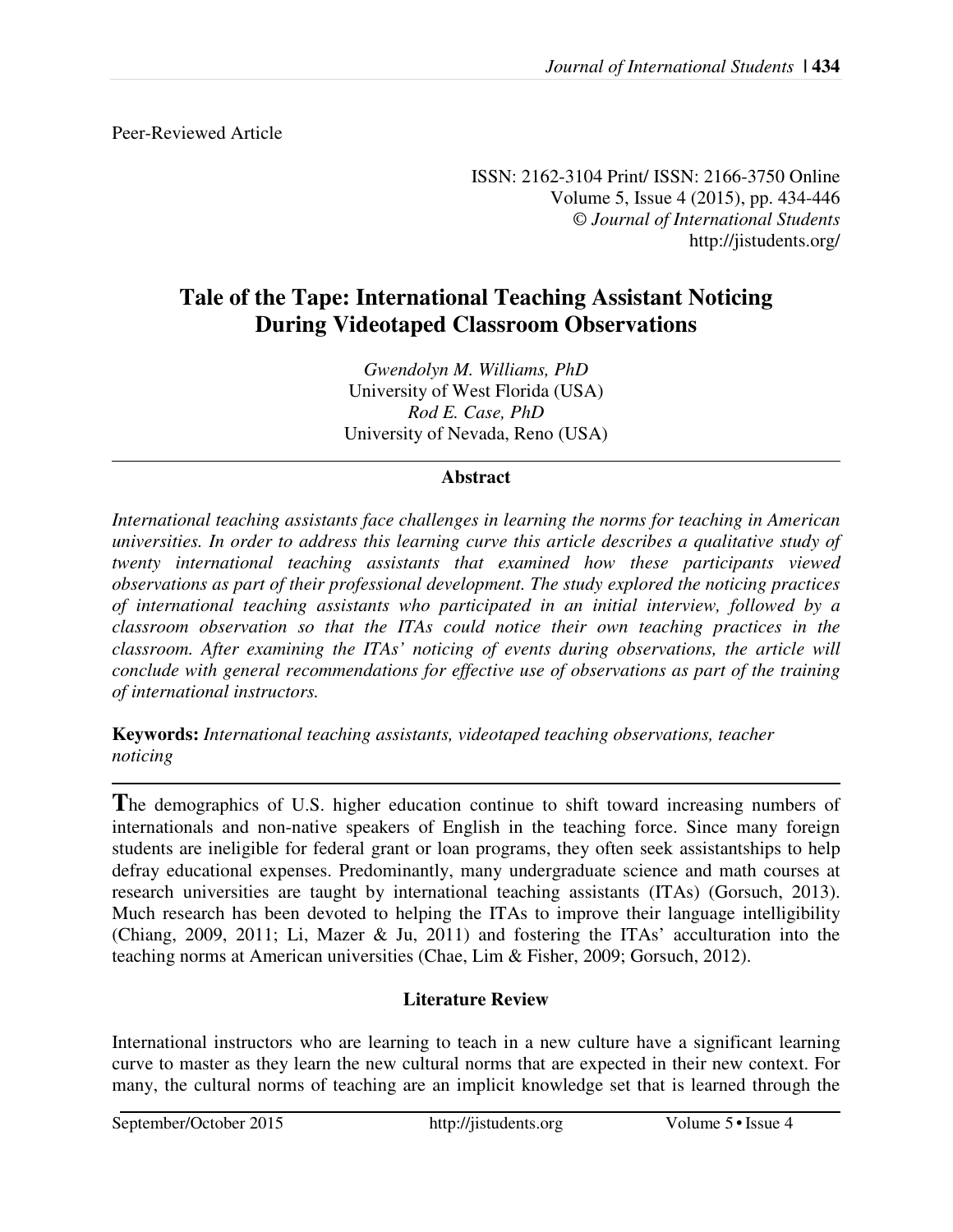participation in a schooling system as a child (Chappell, 2007). ITAs face the additional challenges of often having little or no teaching experience in any culture (LeGros & Faez, 2012). They must master the cultural norms of schooling in American universities that are often quite different from the norms from their native culture. Accordingly, the American norms of cooperative learning and student centered teaching can be quite challenging for them to learn (Gorsuch, 2012; Chae et al. 2009; Boman, 2013). Earlier research highlighted such cultural teaching skills that ITAs need to master such as questioning and responding to questions (Chiang, 2011; Chiang & Mi, 2011; Reinhardt, 2010), rapport building (Boman, 2013), and nonverbal communication (Gorsuch, 2012; Lazaraton & Ishihara, 2005). Learning these cultural norms of teaching will help the ITA to offer culturally appropriate instruction for their students.

Although many universities teach ITAs the cultural pedagogical skills that are needed in order to successfully teach in the classroom, the acquisition of separate skills will not lead to overall teaching expertise until the ITA is able to evaluate their own performance for the purpose of refining their teaching skills. For many international instructors, the practice of noticing is an unfamiliar practice (Chae et al. 2009). Sherin and Van Es (2005, p. 476) describe noticing as "a new way of seeing what is happening in [the] classroom." Much of the earlier research included discussions after ITAs interacted with undergraduate students (Staples, Kang & Wittner, 2014), but such research does not explore how ITAs notice events in their teaching. Without a video of the class as a foundation for the discussion, recall bias can affect the historical veracity of an event. A videotaped observation is especially important to ITAs who often do not have previous experience teaching or an awareness of how they appear in the classroom (LeGros & Faez, 2012). For the purposes of this research, we were interested in how the ITAs noticed their interactions with students in an actual college classroom. This study examined how ITAs engaged in noticing aspects of their teaching through the examination of their videotaped lesson.

### **Noticing**

Even though numerous methodologies for studying video in teacher education as well as its definition have been proposed (e.g., van Es & Sherin, 2002; Seidel, Blomberg, & Stürmer, 2010), Sherin and van Es (2005) propose a three-part definition of noticing that is common in many studies. First, noticing is complicated by the fact that it takes place in the classroom---a complex and interactive environment. Second, successful noticing requires the teacher to move from theory to practice in order to make connections between the larger theories which guide teaching and learning and the specific kinds of classroom practice that they must carry out every day. Finally, noticing requires teachers to make sense of how the details of their own teaching situation, e.g., age level of students, content of the course, school setting, and, of course, the teachers' cultural and social background, relate to instruction and learning.

### **Noticing and Video**

Video has been acknowledged as a highly effective medium for improving instructional skills in its own right (Whitehead & Fitzgerald, 2007). It represents a tool for to encourage teachers to reflect on a lesson from multiple perspectives (Spiro, Collins & Ramchandra, 2007), a means to evaluate one's teaching outside of the pressure of the classroom (Sherin, 2004), and a powerful means of motivating self-evaluation (Roth, 2007) in a way that fosters the development of a careful and directed analysis of a lesson (e.g., van Es & Sherin, 2002). The bulk of the research has drawn on pre- and in-service teacher population (e.g. Masats & Dooly, 2011; Welsch & Devlin, 2007) with fewer examples among college instructors (e.g., Chappell, 2007;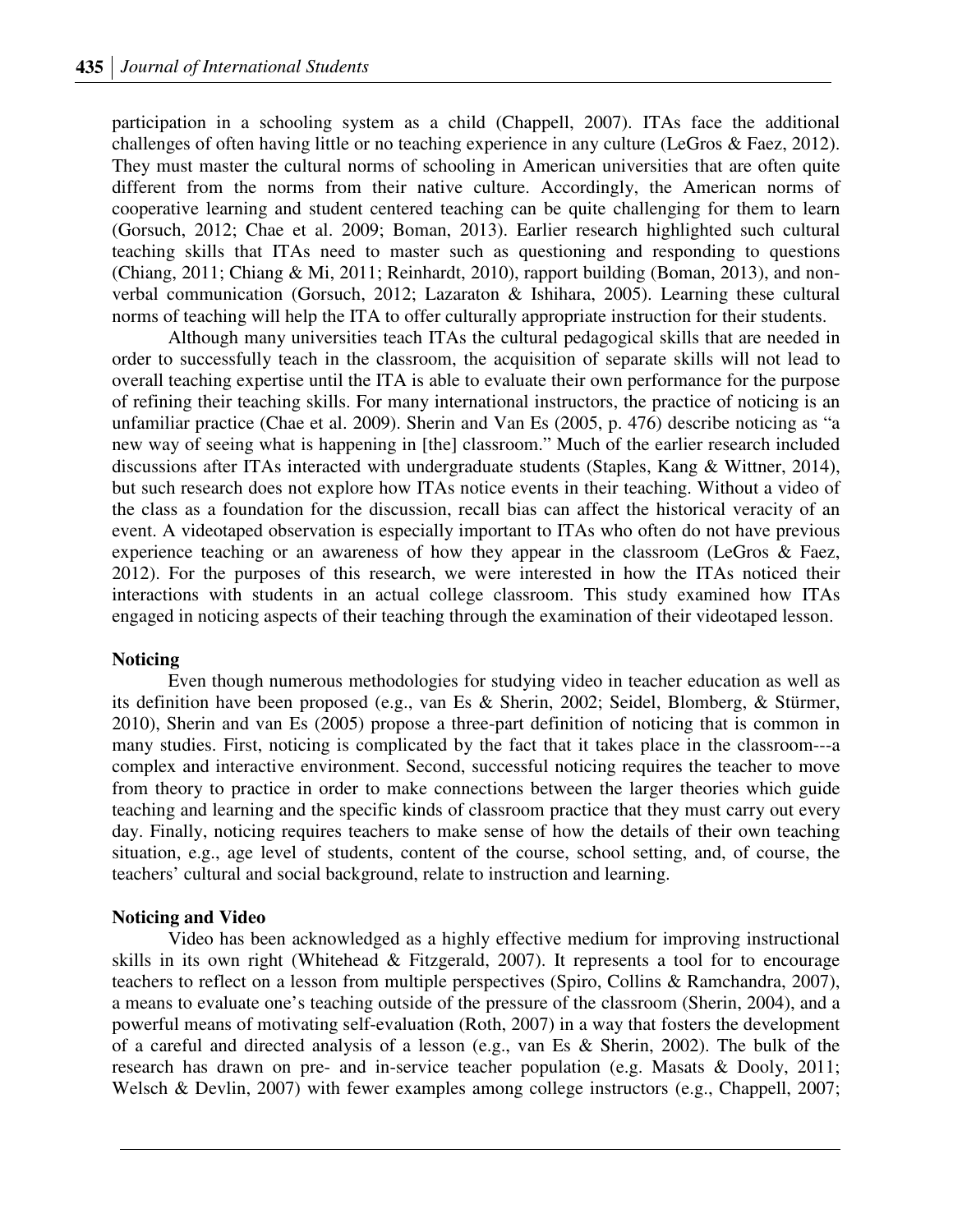Hall & Smotrova, 2013). To date, research on the use of videotaped teaching observations with the ITA population is limited (e.g., LeGros & Faez, 2012; Lazaraton & Ishihara, 2005; Salomone, 1998). Drawing on research from both pre-service teacher education (e.g., Masats & Dooly, 2011; Welsch & Devlin, 2007) and the adult population (e.g., Chappell, 2007; Hall & Smotrova, 2013), a review of the findings most relevant to the ITA population is presented below.

An ongoing theme within the use of video and noticing suggests that watching a videotape of one's teaching influences what teachers notice about their instruction (e.g., van Es & Sherin, 2002). Early research by Sherin and van Es (2005) found that that the nature of observations varied between pre- and in-service teachers. Both groups, however, changed over time. Pre-service teachers moved from simply giving a recount of their instruction to identifying significant interactions with cooperating teachers while in-service teachers commented less on what the teacher was doing in the classroom to how the students were responding. Both groups began offering more evidence to support their assertion and changed from giving nearly all evaluative comments on the videos to offering interpretations of the events.

In a similar study, Borko, Jacobs, Eiteljorg, and Pittman (2008) used video data collected from the classrooms of 15 middle-school algebra teachers over the course of two years. Data were collected during a series of three workshops which Borko et al. (2008) titled the "Problem Solving Cycle." In the first workshop, teachers were given a mathematical task to solve and then, after solving the problem, considered how they would teach it to their students. This mathematical task was then taught and videotaped in their middle school classrooms. Workshops two and three involved the teachers in watching and discussing videos of their own classroom instruction. Facilitators framed the viewing of the second workshop around the actions of the teacher. Topics included how the teachers introduced new tasks and concepts and handled classroom discussion. In workshop three, teachers discussed students' comments and conversations about mathematics. Findings showed that teachers doubled the number of observations that they made from the time that they began workshop one to the time that they completed workshop three. Like participants in Sherin and van Es (2009), the teachers' comments also changed from descriptions and recounts of their teaching to interpretations and analyses of their students' comments and actions.

More recently, Sherin and van Es (2009) studied the influence of video clubs on what teachers notice in their instruction but also the extent to which video clubs influence teachers' instruction. Data included interviews and written samples from a group of middle-school and elementary school teachers collected over the course of a year. Findings showed notable similarities among the two groups: moving from simply giving a recount of their students' actions and comments in class to identifying ways in which the students were using mathematical thinking. The viewing and discussion of video also appeared to influence their practice. Post interviews and observations revealed that teachers were more likely to notice and act on examples of their students' mathematical thinking during instruction after participating in the video club than before.

September/October 2015 http://jistudents.org Volume 5 • Issue 4 Past research on the use of videotapes with ITAs offered findings that are simply the starting point for this research area. Salomone's (1998) study had the ITAs writing critiques of their videotaped observation after watching the tape. Additional data sources for this study were surveys, interviews, group interviews, and teaching journals. This particular study did not facilitate the watching of the video, so ITAs were left to notice elements of the lesson on their own. Although LeGros and Faez (2012) did use videotaped teaching observations as a basis for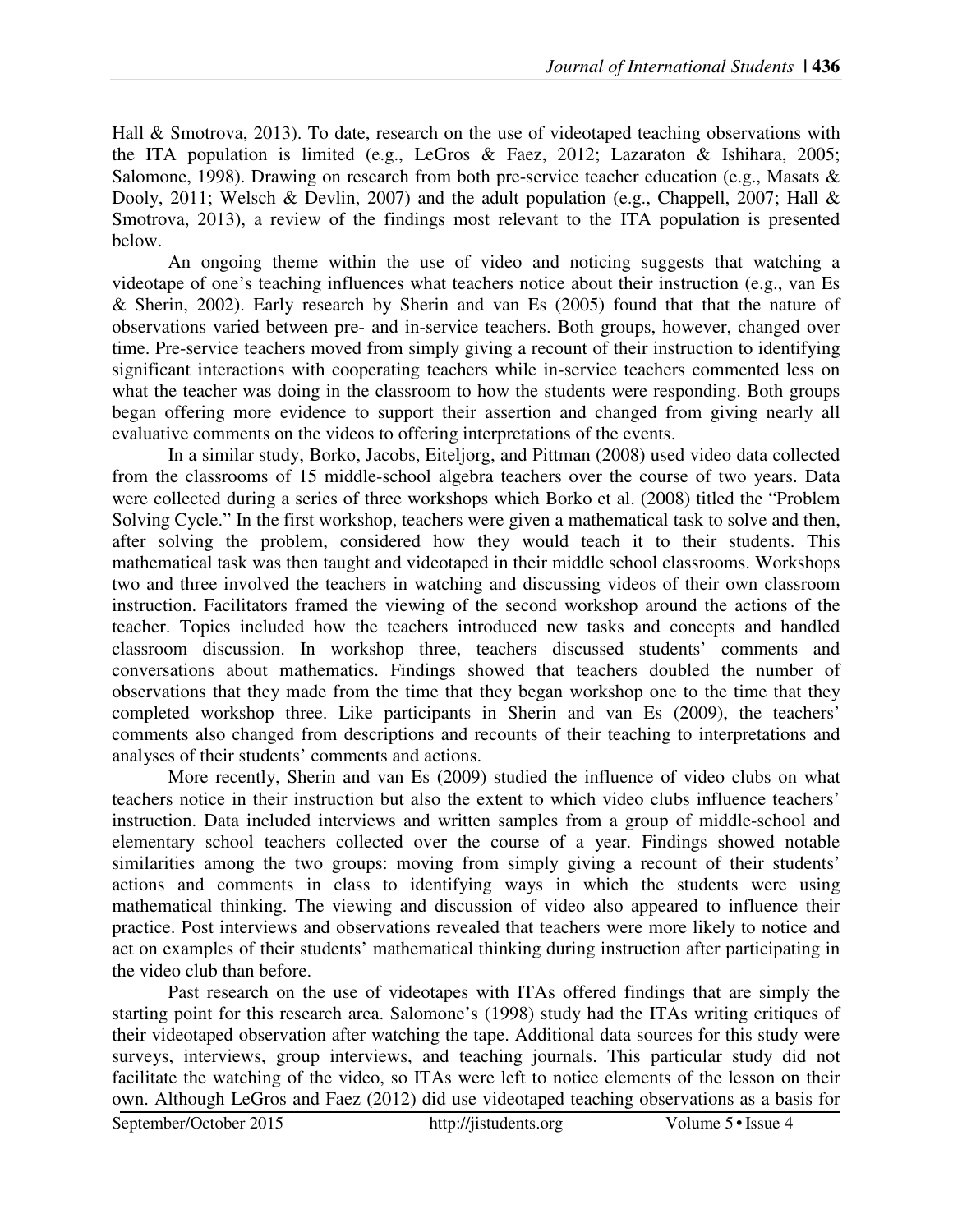reflection, their ITAs' classroom audiences were comprised of their master's level classmates in microteaching assignment, which provides an artificial environment instead of an authentic undergraduate class. Nonetheless, the ITAs were asked to evaluate their videotape according to a teacher behavior inventory. The researchers also used the TBI to critique the videotapes. Findings from this study indicated that ITAs often overrated their teaching at the beginning of the semester but underrated their teaching at the end of the term. Additionally, Lazaraton's and Ishihara's 2005 study was a case study that explored how one ITA analyzed the use of nonverbal communication and discourse strategies as seen in her videotaped classes. Eröz-Tuğa's (2013) research utilized videotaped observations as part of an ESL teaching practicum; however, the videos were used as an evaluation tool which the university supervisor discussed with the participants as part of a voluntary extension of class requirements. In that particular study, student teachers were paired up with a peer student and a university supervisor who each evaluated the student teacher's videotaped lesson before the students teachers had a lesson that was formally evaluated for a grade. Results from this study found that the experience helped the student teacher to notice more elements of the lesson and to become more confident in the classroom.

The above research establishes that the use of video in teacher training provides a conduit to both increase the amount of conversation (Borko et al. 2008) as well as redirects teachers comments from a recount of their practice to an interpretation of their students' thinking (e.g., van Es & Sherin, 2002). Although research has taken place with both pre- and in-service groups (e.g., Masats & Dooly, 2011; Welsch & Devlin, 2007) which suggests that there are differences across groups (e.g., van Es & Sherin, 2002), not enough is known about the contribution that the ITA population can make to an understanding of video in teacher education. Moreover, the methods used in past research (e.g., LeGros & Faez, 2012) have relied on simulated classroom settings and not on the actual classrooms where the ITAs teach. In order to understand the ways in which noticing and video interact in the classrooms of ITAs, more research needs to be carried out which is sensitive the unique strengths and backgrounds that ITAs bring to the classroom

The research question for this study was "What do international teaching assistants notice about their teaching in videotaped teaching observations?"

#### **Research Method**

#### **Participants**

This study included twenty different participants (ten males and ten females), who represented thirteen different teaching fields, and fourteen different nationalities. The recruitment at a large research university in the southeastern United States was aimed at former students of the ITA training courses, as well as at departments that had a large proportion of ITAs through the process of snowball sampling. Most of the subjects had worked as ITAs for an average of three years and had resided in the United States for an average of almost five years. All but four of the participants had taught previously before coming to the United States. Generally, the ITAs who were teaching languages were responsible for two sections of the same course and the math and science students were responsible for one section of a classroom course or a science lab. Throughout the course of the study, students were identified by pseudonyms at all times.

#### **Data Collection**

Participants took part in individual interviews where they discussed their experiences of learning to teach in an American university.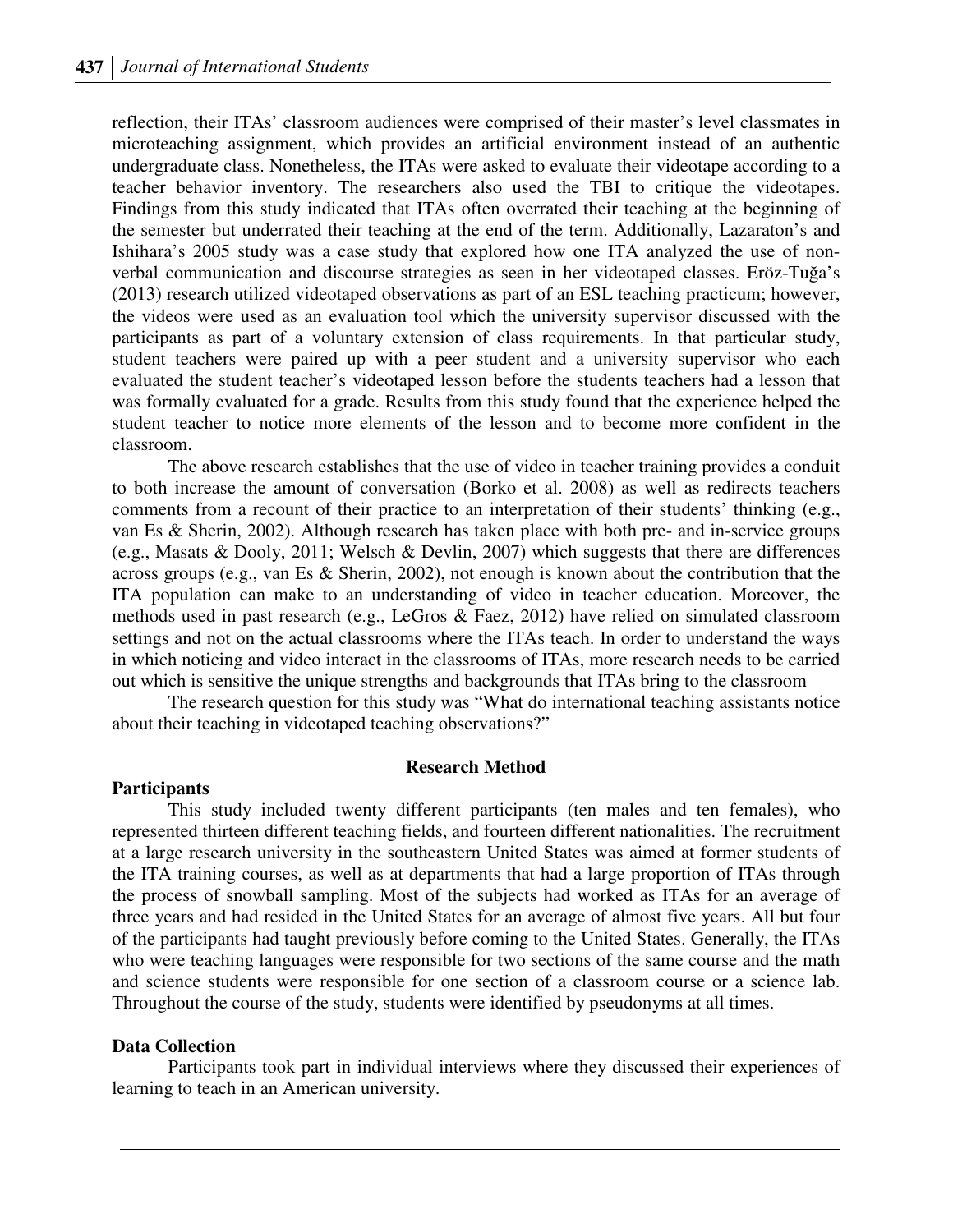| Participant | Gender           | Country             |
|-------------|------------------|---------------------|
| 1. Shanti   | F                | India               |
| 2. Ravi     | M                | India               |
| 3. Dikembe  | M                | Cameroon            |
| 4. Ivan     | M                | Bulgaria            |
| 5. Hai      | M                | China               |
| 6. Lena     | F                | China               |
| 7. Min      | F                | S. Korea            |
| 8. Soo      | F                | S. Korea            |
| 9. Cheng    | M                | China               |
| 10. Ryoko   | F                | Japan               |
| 11. Rosa    | F                | Spain               |
| 12. Carlos  | M                | Spain               |
| 13. Lupe    | F                | Spain               |
| 14. Ibrahim | M                | <b>Burkina Faso</b> |
| 15. Daniela | $\boldsymbol{F}$ | <b>Brazil</b>       |
| 16. Jacques | M                | Haiti               |
| 17. Isabel  | F                | Peru                |
| 18. Eva     | F                | Romania             |
| 19. Hashim  | M                | Tanzania            |
| 20. Hans    | М                | Austria             |

## **Table 1**

Demographic Chart of Participants

The purpose of the first interview was to gain information about the background of the students in order to understand the participant's cultural and educational background as the origin for their current educational practices and beliefs. Typical topics for the first interview included previous educational background, language learning experiences, prior teaching experiences and cross-cultural comparisons of the roles of teachers and students in the U.S. and their native cultures.

After the initial interview, each of the twenty participants was recorded teaching in the classroom for one complete class period, which ranged from fifty minutes to three hours depending on the nature of their particular teaching responsibility. The procedure for videotaping was explained beforehand so that the ITAs knew what to expect. The videotape was used to help participants to recall the segment of the lesson that the researcher wanted to discuss (Baecher, Kung, Jewkes & Rosalia,

2013) as well as to study how the opinions in the interviews translated into classroom practice.

 Predominantly, the second interview focused on clarifying information from the earlier interview and events from the observations. As the participants watched the video, the interviewer used "stopping points" to pause the tape and elicit further descriptions or clarifications about what was happening in the video (Jacobs & Morita, 2002). Each question was designed to elicit participants to notice different elements of their teaching or to provide more information so that the researcher had a fuller understanding of the lesson. Some sample questions from the second interview were as follows: "When you said Brazilian teachers focus more on teaching you something, can you tell me more what you meant? For an introductory level, how does your students' lack of prior knowledge influence the way that you teach?" The participants' explanations of the taped observation were especially important in foreign language classrooms when the interviewer did not understand the language of instruction.

## **Data Analysis**

September/October 2015 http://jistudents.org Volume 5 • Issue 4 The interview transcripts and videotaped observations were analyzed through narrative analysis in order to see how the participants positioned themselves as they told the stories of their teacher development as they watched the videos (Barkhuizen, 2011). As the participants viewed themselves teaching in the classroom, they were able to connect what they saw on tape to either what they were feeling or what they were intending to do in the classroom. These teachers' narratives were valuable sources of information because the stories provided the backstory on what was occurring on the videotape that might not have been apparent to the interviewer who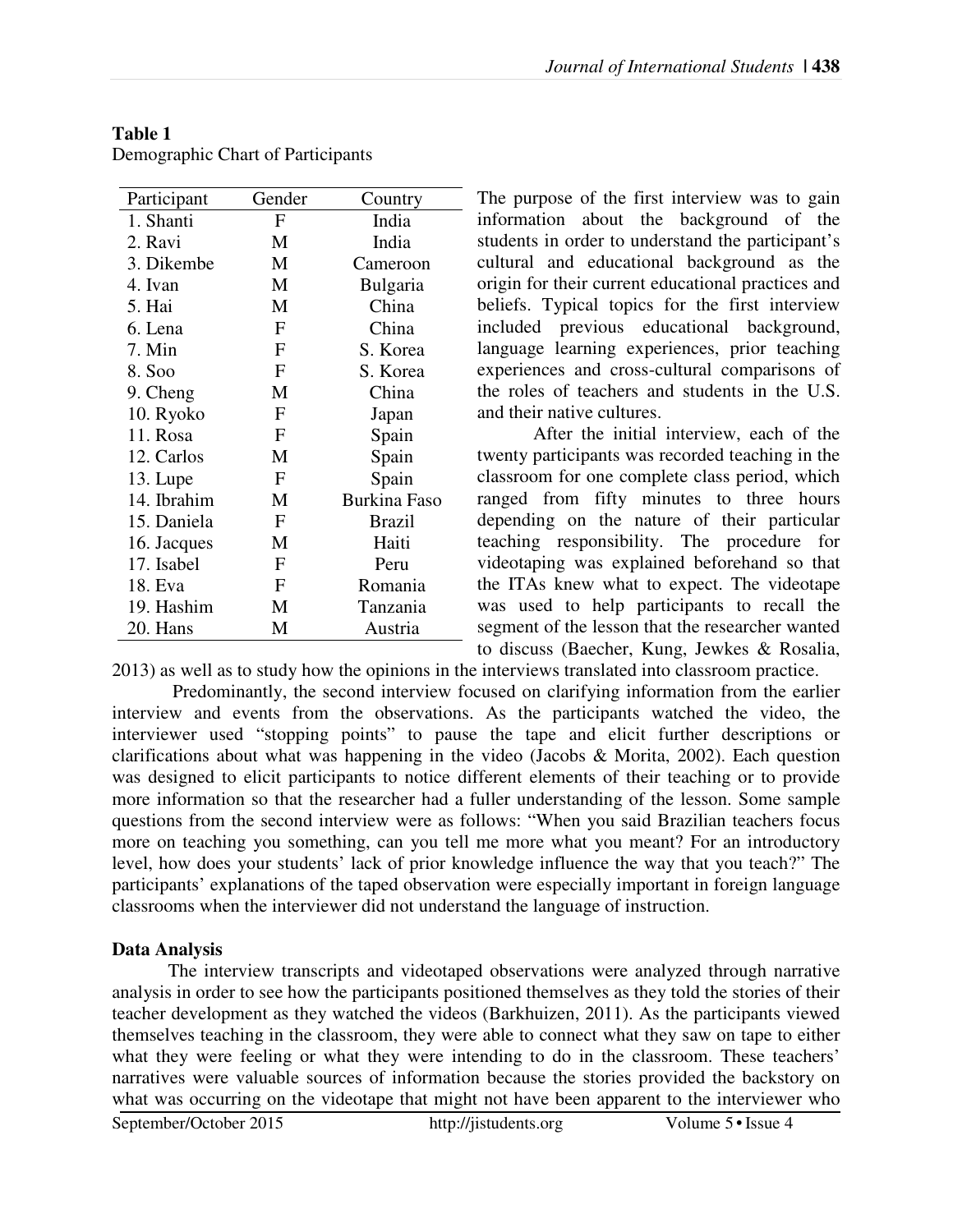watched the tape. Although the narratives served as critical sources for this study, the stories also proved to be beneficial to the participants because it provided an avenue for the participants to notice and interpret different elements of their classroom practices. Furthermore, member checking was used to clarify areas of the transcripts that were unclear. Through the interviewing process, the participant worked with the interviewer to co-construct a narrative in order to address the unique needs of a particular context. This cooperative effort enabled the participant to discuss aspects of his or her teaching that had not been considered previously. The narratives were then coded to identify the overarching themes across the different interviews to represent a collective experience (Barkhuizen, 2011). Common themes in this study were self-awareness, validation of instructional decisions, and self-evaluation**.** 

#### **Results**

#### **Self-awareness**

For many of the ITAs in the study, the observations enabled them to gain a selfawareness of how they appeared in the classrooms. This paralleled earlier studies that found that video could be used as tool to reflect from multiple perspectives (Spiro et al. 2007). However, many of the participants remarked that they had never seen themselves on videotape as they were teaching. The new experience of being videotaped while they were teaching made many of the participants nervous. For instance, Hai, an ITA from China, acknowledged the pull between the expected norms and his behavior by commenting, "I'm kind of nervous I'm not a like, you know, actor type of person…don't know how to behave in front of a camera that's the thing. Besides that I, I had fun." While nervousness was a common emotion for many of the participants, this experience was an important moment in self-awareness as in the case of Ibrahim, an ITA from Burkina Faso, who commented, "It's bizarre to watch yourself talking." Specifically, the process of videotaping clearly distinguishes the discrepancy between instructors' self-perceived behavior and their performance that the students or supervisor see in the classroom (Baecher et al. 2013). For instance, Carlos, an ITA from Spain, found the experience of watching himself to be entertaining. During the videotaped lesson, he had made the Twilight Zone sounds for his students, so he remarked, "I entertain myself, it's great! I've never seen myself like this." In this case, the use of videotaped noticing heightened the self-awareness of the participant, which in turn led to greater monitoring of their instructional performance (Baecher et al. 2013). This awareness reaffirmed his earlier statement that "one of my mottoes is, if there has to be a clown in the class that's going to be me." The process of noticing an event in a videotape enabled the participant to focus on a specific event that may have gone unnoticed when teaching in the classroom (Seidel, Stürmer, Blomberg, Kobarg & Schwindt, 2011). Reviewing an incident allowed the ITA to move from recount to analysis through focusing more on interpreting student behavior because they already knew their own mindset as the teacher. Noticing was particularly important for ITAs so that they could view their teaching in the context of the cultural norms of the American university classroom.

#### **Validation of Instructional Choices**

Others went further to explain how the videotape validated the personal choices that they had made in their teaching as they sought to explain their instructional decisions for the interviewer (Schoenfeld, 2013). These eureka moments offered the participants insight into teaching practices where the value of incidental comprehension that was not anticipated.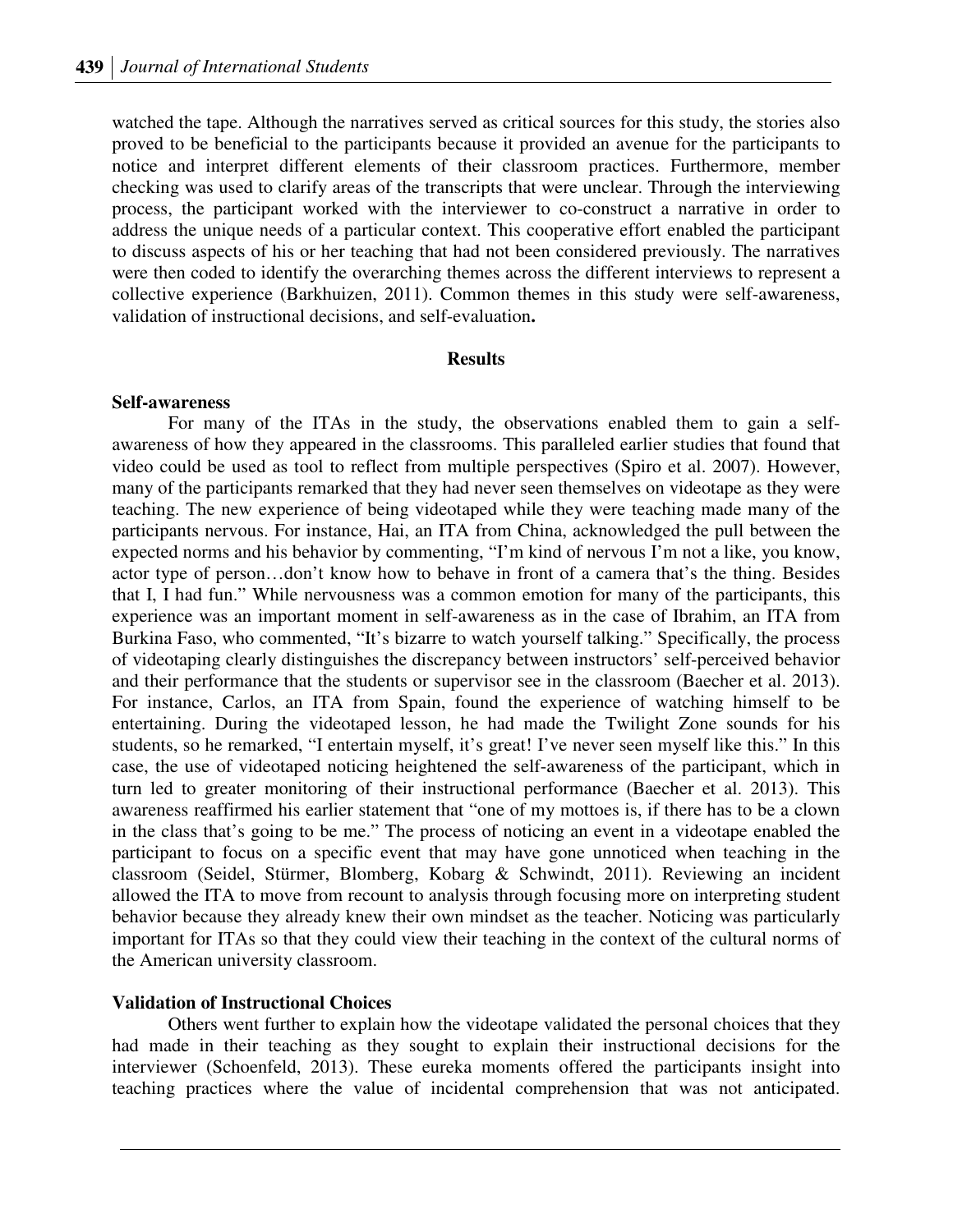Mindfulness of how they appear to their students allows the ITAs to make conscious decisions about their teaching. With the benefit of viewing the videotape of their teaching performance the participants were able to articulate their pedagogical choices, thus facilitating noticing about their own teacher development (Tripp & Rich, 2012). For instance, Ravi, a TA from India, stated,

When I'm writing something on the board I don't like standing in front of things which I'm writing, so normally I'm over on the side cause you've also seen me I'm walking front, up front in case I'm not um paying any attention on the things which I've written on the board and it's kind of announcement or conclusion or summarization.

This statement demonstrated that he had given deliberate consideration to the way that he physically positioned himself in the classroom in order to improve his teaching strategies. Videotaping allowed the instructors to study their own gestures and unconscious mannerisms in teaching in order to understand what may be distracting to students (Eröz-Tuğa, 2013). Another participant, Dikembe commented on his deliberate movement in the classroom by explaining, "Only half of them raise their hand, I come and help them so… I'm moving around to see what they, what they're facing, 'cause is most, most of the time new for them." Such a focus was supported by Hall and Smotrova (2013) who argued that the body was more than a physiological being; it was an integral part of the education process that could facilitate classroom management.

## **Self-Evaluation**

Other participants used the videotape as an impetus to change their teaching practices as a result of their own self-evaluation (van Es & Sherin, 2007). After seeing themselves on tape, they resolved to consciously work on improving various aspects of their teaching practices. Some TAs who had taken formal TA training courses were more comfortable with videotaping their teaching to analyze their own teaching performances One participant, Ibrahim, an ITA from Burkina Faso, remarked, "Oh thank you for reflecting you know teaching, reflect on your own teaching, by watching it you know… you can improve on yourself you know?" By establishing a baseline of his current performance practices, he was able to identify areas that he wanted to improve on and then make changes. Such sentiment was also expressed by Jacques, an ITA from Haiti who commented, "If you record your own teaching, and you see later on, you know, but not based on apparent knowledge." This quote indicated that videotaping allowed him to notice different things about his teaching which he may not have noticed at the time that he was teaching. Such thoughts were echoed by Min, an ITA from South Korea who explained,

I don't know if you really noticed or not, but I had a hard time finding my own stuff. (Chuckle) I put things up here and then I forgot about it. I realized that later. And I should have taught a little bit of acoustic parts without doing the pronunciation, which I didn't.

September/October 2015 http://jistudents.org Volume 5•Issue 4 The videotape provided her with some perspective to analyze her teaching practices, whereby she was able to offer alternate ways of handling the situation. Some of the participants wanted to use video as a means for self-evaluation to improve their teaching. Hans, an ITA from Austria, remarked, "Sometimes I want to watch myself teaching to see if it is correct." This quote revealed that Hans had an internal notion of what pedagogy was expected in this context so that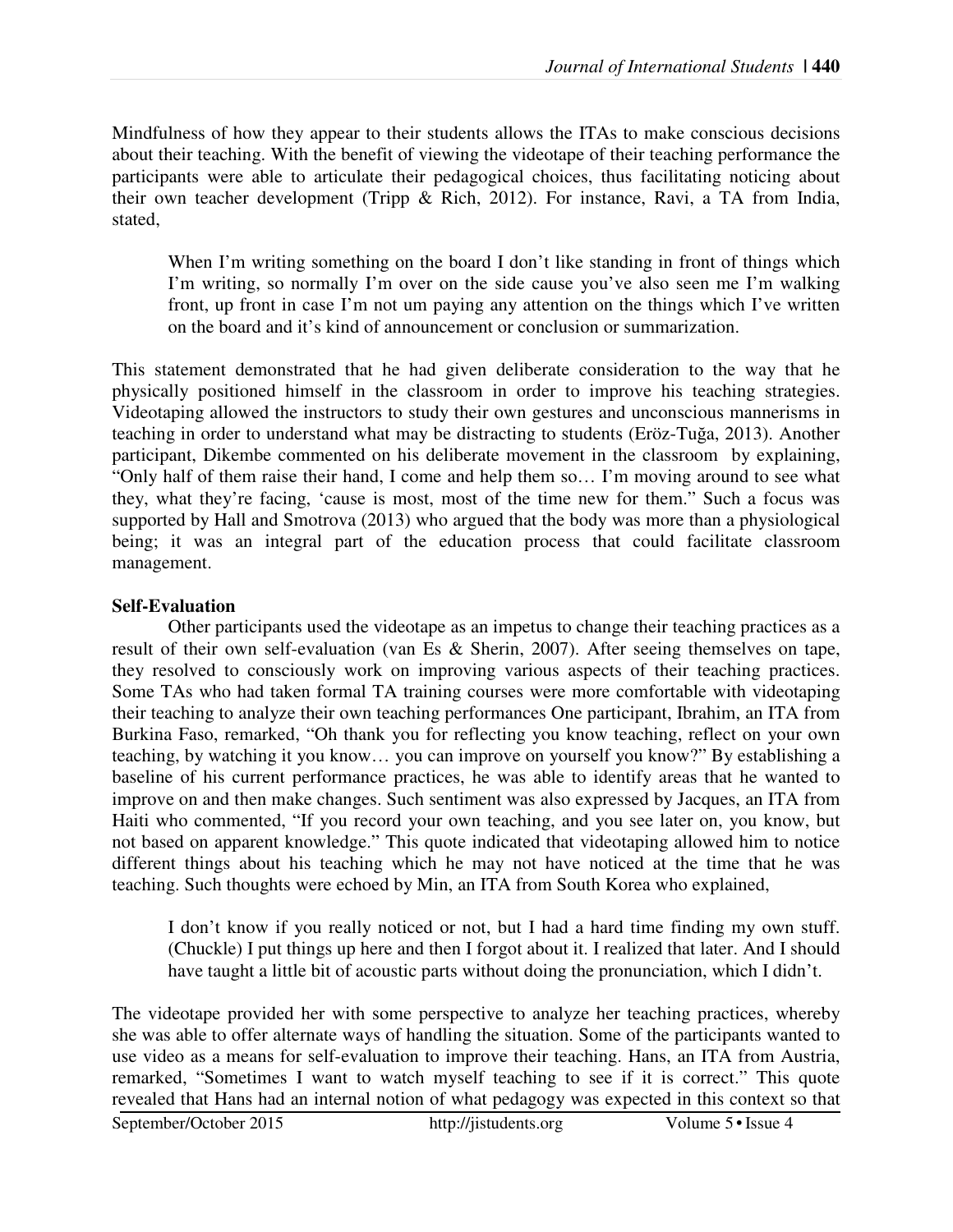he could compare what he saw in the videotape with what he thought should have been the appropriate action in the classroom. As seen in these examples, when teachers are able to evaluate their own teaching, it promotes more of a self-empowering role in their own teacher development (Baecher et al. 2012).

Some participants were unaware that their teaching beliefs were incongruous with their teaching practices until they watched themselves on video. For example, one participant described himself as "not a teacher that lets his students go without caring." However, in the videotape, he taught most of the time with his back to the class so that he could write on the board or calculate math problems on the computer screen. When asked about his use of the blackboard, he responded, "Here's like a, show them the way, do this, do that, and they do it by themselves. The eye contact is not very crucial here, it's not very crucial." His narrative further described his interpretation of the student behavior that he had noticed, but he evaluated it as not being critical to his teaching. Other participants, such as Soo, an ITA from Korea, discussed using videotaping as part of course requirements, but she had not previously used it as a personal method of teacher development. Accordingly, the act of videotaping in itself did not always show that participants understood how videotaping could be used to promote personal professional growth (Seidel et al. 2011). However, this experience had raised the awareness of doing video-based analysis in the future as a means of teacher development for these participants.

Other ITAs engaged in noticing during the viewing of the videotape by explaining their internal thoughts to the interviewer. They recognized that as a teacher they could not always voice their opinions to the class. This inner speech of the participants revealed a different dimension to the narratives as they narrated their inner thoughts behind their outward classroom behavior. For example, Ryoko, an ITA from Japan, described her thoughts about one of her students who did not write any answers on the quiz during the observation. She explained,

I was like, "Well, look, I mean you can't…" I mean in my mind I was like, "You can't be in my class like this," but of course I would say it in a nicer way. (Laughter) Americans! (Laughter) I'm sorry.

Even though her inner thoughts labeled the student's actions as unacceptable, she represented her thoughts in a more genteel manner and tried to get the student to try to fill in some of the blanks on his test paper. Viewing the video enabled Ryoko to verbalize her thought processes that were not necessarily visible within the video itself. She was able to share her self-talk with the interviewer in order to analyze her situation and explain how she mediated the situation in order to achieve a desirable outcome (Hall & Smotrova, 2013).

Watching the videotape with an interviewer enabled the ITA to receive cultural clarification of events that happened in the classroom. The lack of cultural knowledge was often an issue that impeded the ITAs' instruction (LeGros & Faez, 2012). This was clearly exemplified by Daniela, an ITA from Brazil. On the videotape Daniela's class was reading a story about Fabio. Her students began to tease her because they were thinking of the famous model, Fabio. Daniela turned to the interviewer while viewing the tape and stated, "I don't know the person, who's the person?" After the researcher provided a brief description of Fabio, Daniela was more able to understand her students' reactions in the videotape because she did not understand the cultural reference in real time. Several of the participants in this study used the process of viewing the videotape to ask the interviewer questions about how to explain things in English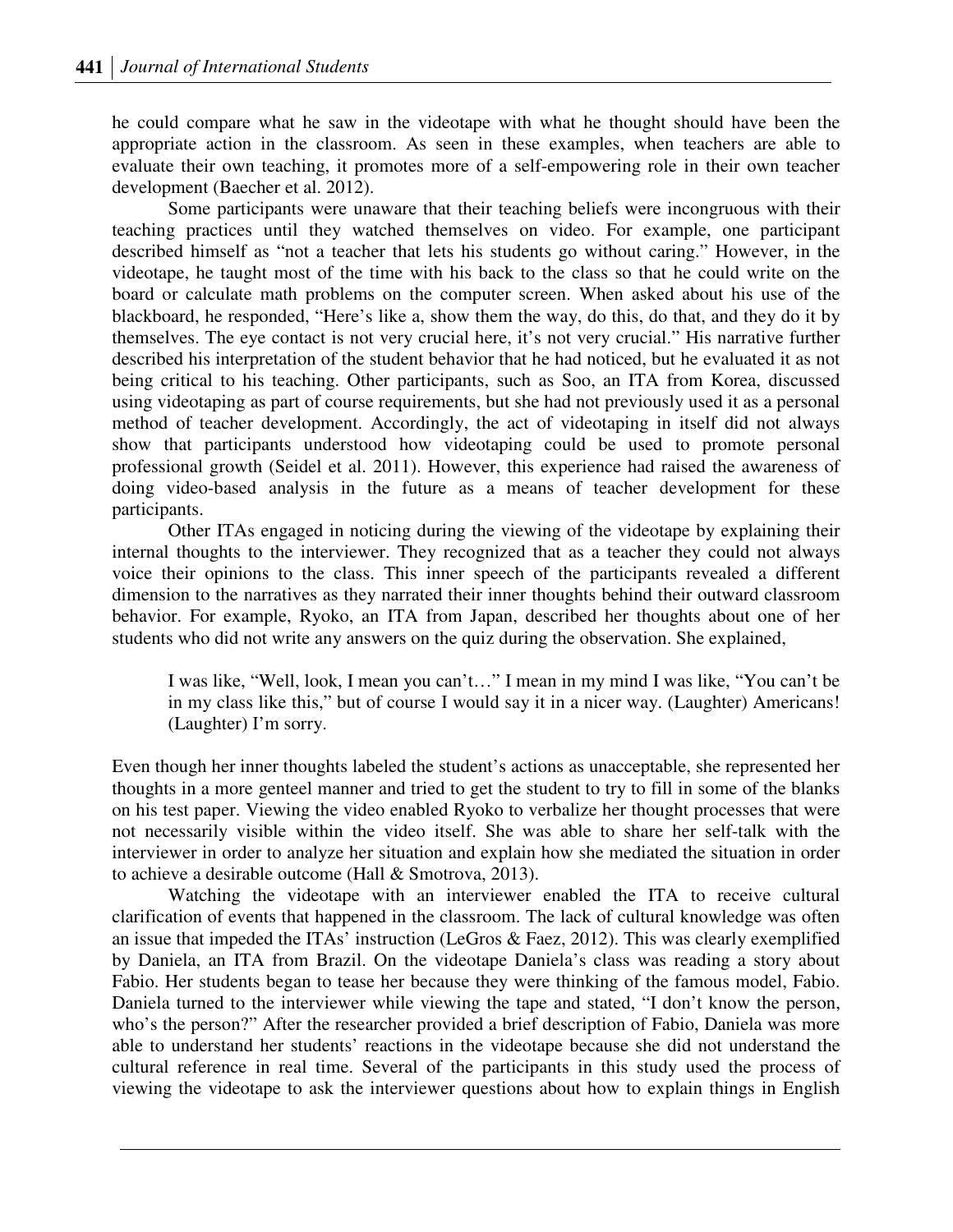after they noticed that their explanation in the videotaped class was not fully understood by their students. One such example was Isabella, an ITA from Peru, who was trying to describe a common meal in Peru, but she couldn't name it in English. She said,

We are talking according to the reading, um about food, and so can you imagine the difference, Peruvian food and American food? Even I mention there de coi, de coi is the piggy, the little animal, the piggy, (snaps fingers) I cannot remember that name.

After a few negotiations of the word "piggy" the interviewer was finally able to determine that the participant was referring to a guinea pig, and the ITA was able to go on with her analysis of this class incident. These examples illustrated that analyzing videotaped teaching observations could be enhanced when the ITA had an informant to provide background cultural and linguistic knowledge.

Beyond the realm of informant some participants wanted their mentor to provide external feedback of the videotaped teaching performance (Sherin, 2004). Videotaping differed from other types of evaluation in that it recorded the exact events that occurred in the classroom so that teachers could actually see how they appeared in the classroom (Tripp & Rich, 2012). Some participants suggested video-taped observations could be evaluated by various stakeholders. Rosa, an ITA from Spain, remarked that "Yeah, with the camera you, you judge me" so she associated the video with the act of evaluation which had been common in established teacher education research (Hatzpinagos & Lygo-Baker, 2006). While some participants had negative connotations about videotaping, other participants embraced the evaluation of the videotape as a way to encourage teacher growth. Eva, an ITA from Romania, explained that she wanted to use videotapes to document her teaching practice for her supervisor.

I don't want just only to participate in a passive even that my supervisor told me, you can evaluate until then, and I wanted to do something different! Why not? Just to record it and to present it to my supervisor

She viewed videotaped observations as a means of seeking outside evaluation. Getting peer feedback from others provided the participant with an element of accountability so that there was more motivation to improve their teaching practice (Tripp & Rich, 2012). Even within the context of this particular observation she asked the interviewer to evaluate the videotape, but the interviewer explained that this was not the purpose of the interview study so the request was politely declined. Later Eva inquired, "Did you have the impression that I spoke very much little bit?" Many of the participants tried to elicit the interviewer's evaluation of the observation, most likely because feedback had been a prominent feature of previous teaching observations that they had experienced (Hatzipanagos & Lygo-Baker, 2006). She later explained that she asked for feedback because, "Now it just uhm also because I don't see the students you know I only saw ((laughs)) myself so that also one has something to do you know?" Even though this participant admitted that multiple perspectives of noticing could provide her with more feedback (Spiro et al. 2007) such information would interfere with the participant's ability to analyze his or her own teaching.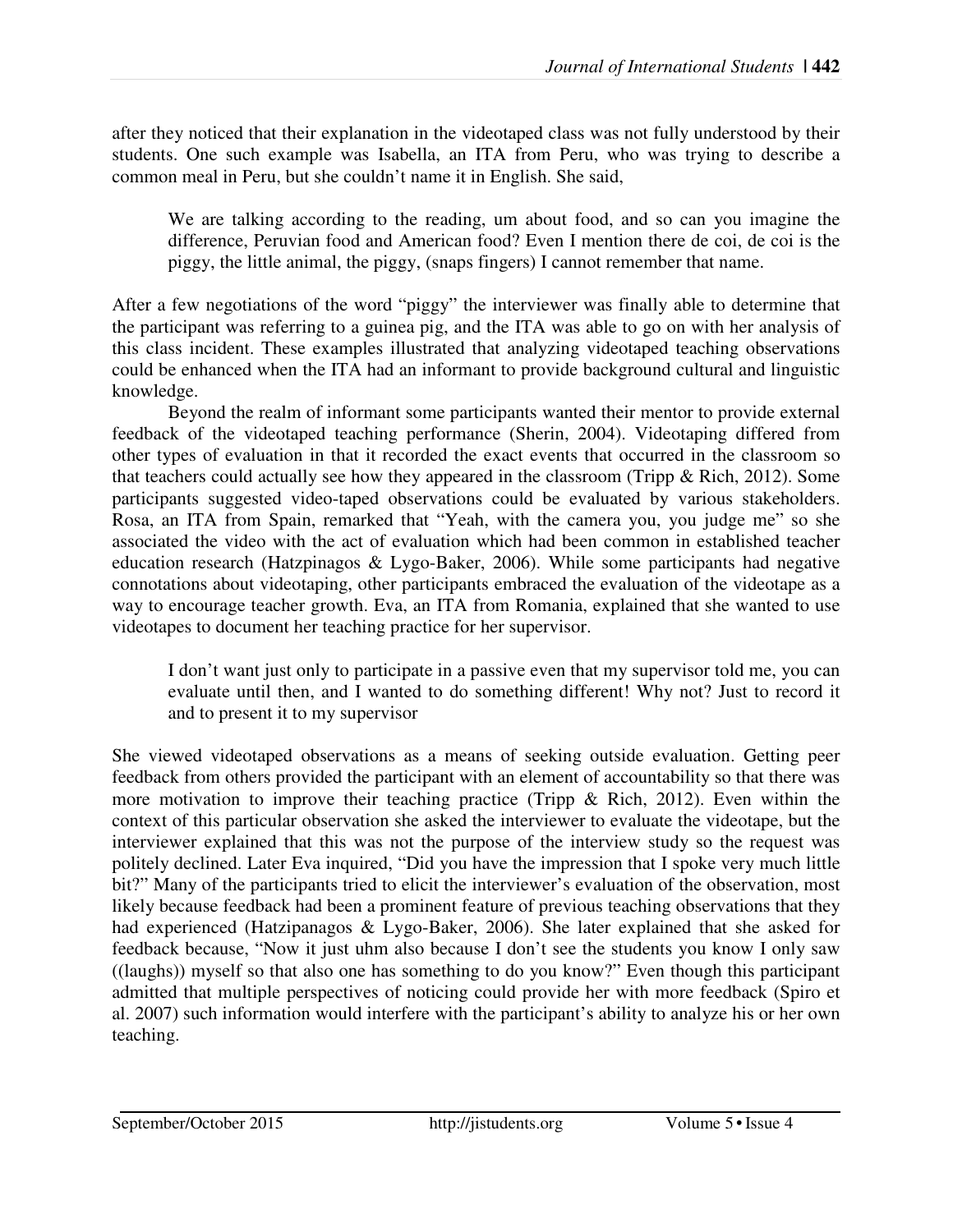### **Discussion and Conclusions**

While research into how video can contribute to noticing in the classroom among in- and preservice teachers (e.g., Masats & Dooly, 2011; Welsch & Devlin, 2007) as well as college instructors (e.g., Chappell, 2007; Hall & Smotrova, 2013) has been well established, not enough is known about the unique contributions that ITAs might make this body of research. This study contributed three findings to the body of research into video and noticing by examining how the process of noticing contributed the professional growth of ITAs.

### **Methodological Contributions**

The first contribution was methodological. Past research into noticing and video relied on simulated teaching rather than drawing on actual students in the classrooms of students, for instance by LeGros and Faez (2012). This study went a step beyond the LeGros and Faez's (2012) study to use videotaped observations in an actual classroom instead of using a mock classroom. The use of authentic classrooms enabled the ITAs to observe various aspects of the classroom interaction that might not have occurred in a fabricated classroom of peers. Secondly having the ITAs teach within their own content area rather than an assigned random topic increased their investment to improve because they saw the immediate relevance of the videotaped observation experience, such in the cases of Hans and Jacques among others, who wanted to evaluate the video to improve their own teaching. The context of a regularly scheduled undergraduate class also provided the ITAs with exposure to spontaneous authentic classroom events in order to build their teaching expertise of responding to students.

#### **The Role of Mentors in the Observation Process**

A second finding revealed how incorporating mentors into the video viewing process intersects with the cultural backgrounds of the ITAs' and their comprehension of the teaching observation process. While prior studies used mentors to discuss an evaluation of the video (Eröz-Tuğa, 2013; Baecher et al. 2013), this study used the mentor to facilitate the ITA's comprehension and analysis of the events that occurred in a videotaped lesson without offering evaluative comments. Many of the ITAs, like Daniela and Isabella, needed cultural and linguistic background in order to have a full understanding of an incident from the tape. Learning the cultural expectations of teaching was of a primary concern to many of the participants as they sought to meet the projected norms of an American college classroom. Several of the participants, like Eva, expressed the desire to record future observations to share with their university supervisors to facilitate their own professional growth. Discussing incidents of the tape with an informant enabled the ITAs, such as in the case of Ryoko, to talk through their thought processes thereby providing a space for extended analysis of events that they noticed in their teaching.

### **The Role of Cultural Differences in Noticing**

The third and final finding demonstrated that ITAs shared many of the same experiences with noticing, e.g., being nervous while being videotaped and noticing their own gestures and unconscious mannerisms as a result of watching themselves teach, that are documented in the research (e.g., Masats & Dooly, 2011; Welsch & Devlin, 2007), but unlike their native speaking counterparts, ITAs linked the source of their noticing to their cultural background and not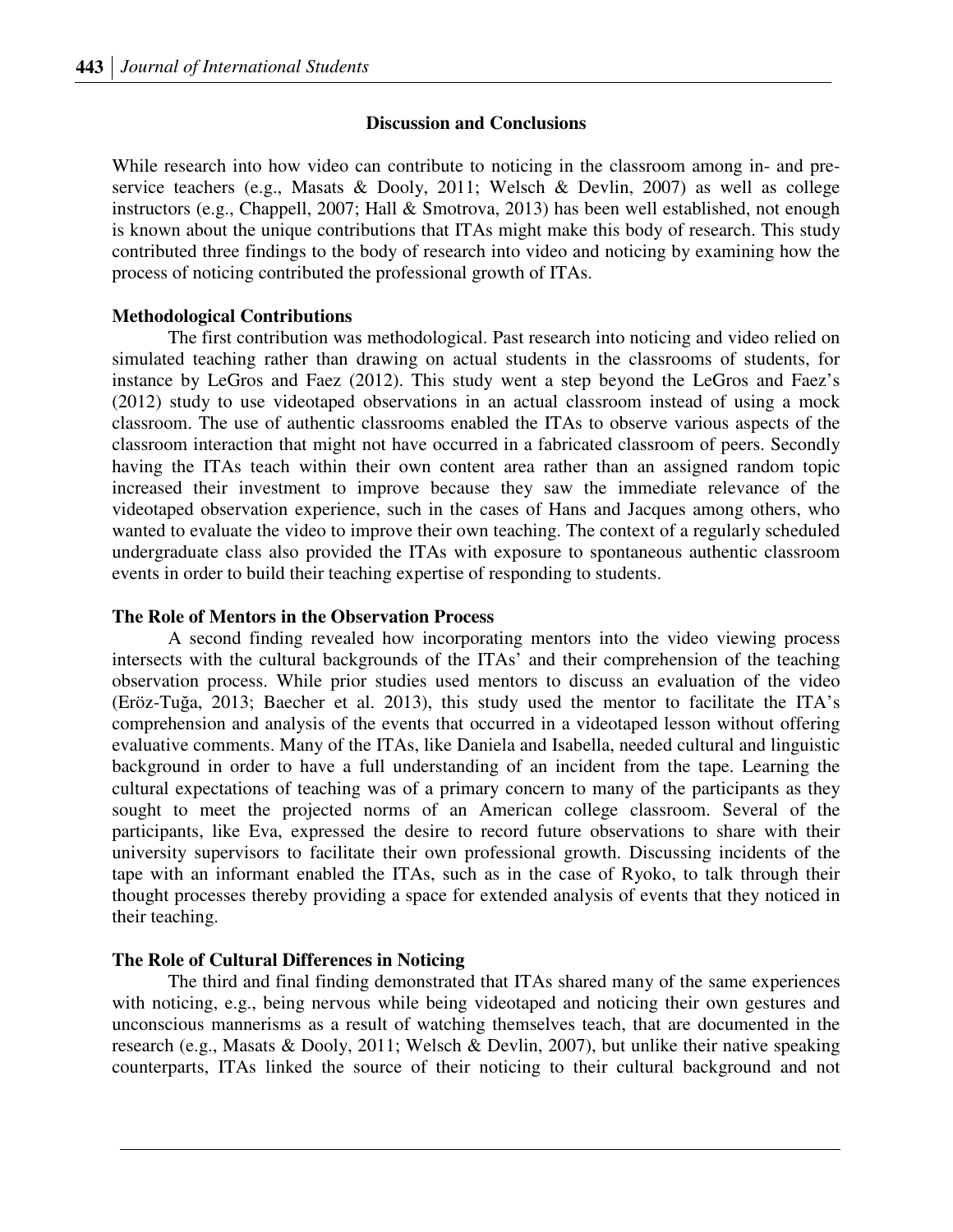necessarily to their lack of teaching experience. This link to cultural differences distinguished ITAs as a unique group within the research on noticing and video.

### **Implications**

Although this was just a preliminary study, future research in this area could contribute significantly this field. First, a study could expand on the use of videotaped observations in order to see if the initial videotaped observation and debriefing actually contributed to a change in a second videotaped observation. Additionally, the perspective of the videotape could be narrowed to focus on specific issues, such as cultural differences in interactions norms or pronunciation in the delivery of instruction to direct the noticing to certain aspects within ITAs' instruction in the university classroom. Videotaping could be implemented within an ITA pedagogy class to examine how the ITA applies pedagogical content, such as using visuals, that is learned within the ITA class to move the knowledge from theory to practice. Videotaping as part of a departmental mentoring program could provide meaningful information for discipline specific practices.

Based on these findings, we recommend that videotapes be used as a basis for future teacher training for ITAs. We believe that ITAs should watch and discuss the tape with a mentor so that the ITA is able to have guidance in noticing without evaluation since it may be an unfamiliar practice. The videotape could be watched multiple times in order to focus the ITA on a particular feature of the lesson for each specific viewing. Beyond the methodology of this study, we submit that two videotaped classes would provide more information about measuring the potential growth in pedagogical practice over time. With a second videotaped class, the ITA would be able to make strategic goals to aim for in the second videotape and to gain confidence in front of the camera. We would also suggest that videotaping should occur within actual college classrooms instead of a mock classroom so that ITAs could view themselves in an authentic teaching context.

### **REFERENCES**

- Baecher, L., Kung, S.-C., Jewkes, A. M., Rosalia, C. (2013). The role of video for selfevaluation in early field experiences. *Teaching and Teacher Education, 36*, 189-197. http://dx.doi.org/10.1016/j.tate.2013.08.001
- Barkhuizen, G. (2011). Narrative knowledging in TESOL. *TESOL Quarterly, 45*(3), 391-414. doi: 10.5054/tq.2011.261888
- Boman, J. S. (2013). Graduate student teaching development: Evaluating the effectiveness of training in relation to graduate student characteristics. *Canadian Journal of Higher Education, 43*(1), 100-114. Retrieved from http://ojs.library.ubc.ca/index.php/cjhe
- Borko, H., Jacobs, J., Eiteljorg, E. & Pittman, M. E. (2008). Video as a tool for fostering productive discussions in mathematics professional development. *Teaching and Teacher Education*, *24*(2), 417-436. doi:10.1016/j.tate.2006.11.012
- Chae, J. L., Lim, J. H. & Fisher, M. H. (2009). Teaching mathematics at the college level: International TAs' transitional experiences. *PRIMUS, 19*(3), 245-259. doi: 10.1080/10511970701700929
- Chappell, A. (2007). Using teaching observations and reflective practice to challenge conventions and conceptions of teaching in geography. *Journal of Geography in Higher Education, 31*(2), 257-268. doi: 10.1080/03098260601063651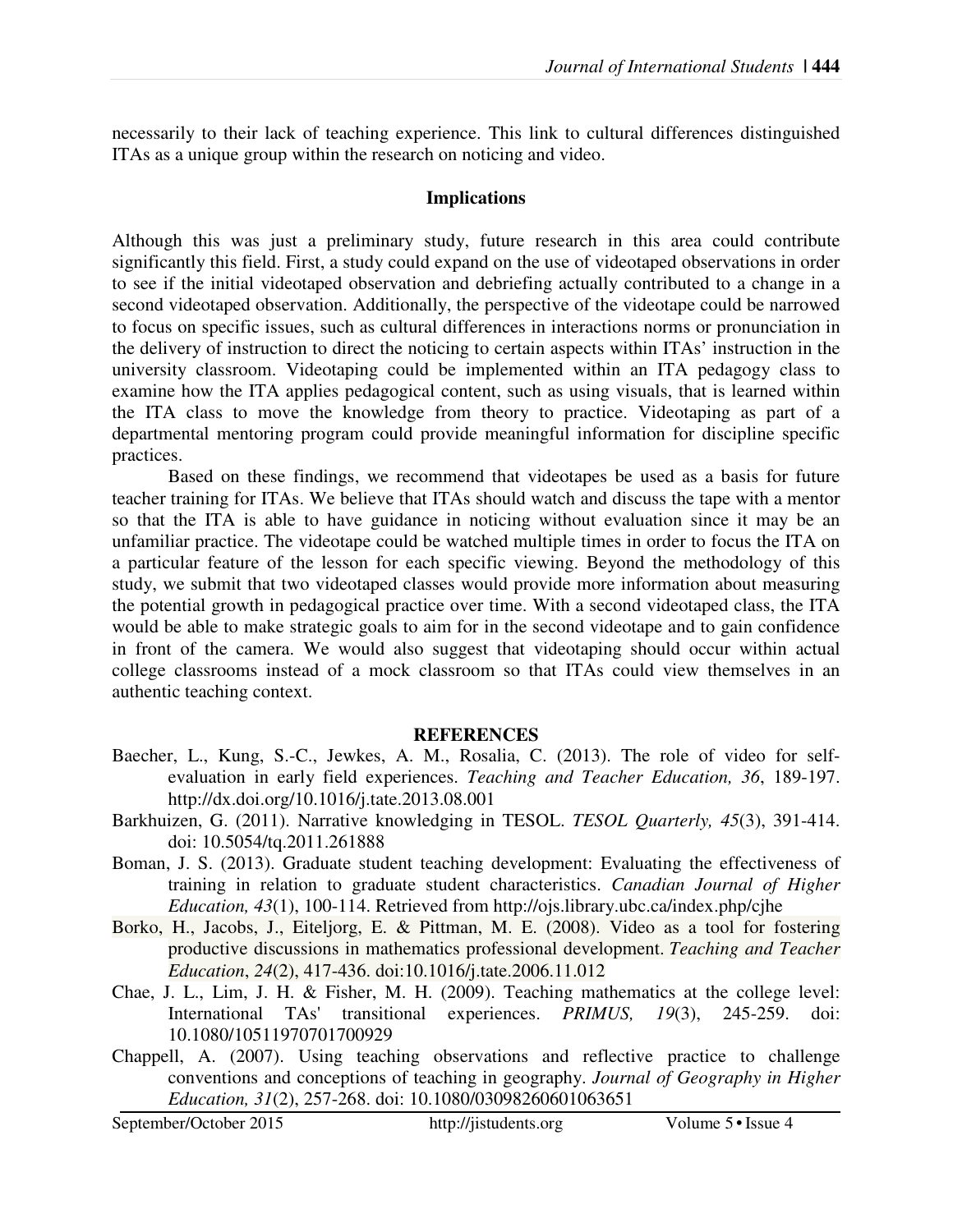- Chiang, S.-Y. (2009). Dealing with communication problems in the instructional interactions between international teaching assistants and American college students. *Language and Education, 23*(5), 461-478. doi: 10.1080/09500780902822959
- Chiang, S.-Y. (2011). Pursuing a response in office hour interactions between US college students and international teaching assistants. *Journal of Pragmatics, 43*(14), 3316-3330. doi:10.1016/j.pragma.2011.07.001
- Chiang, S. -Y. & Mi, H.-F. (2009). Reformulation: a verbal display of interlanguage awareness in instructional interactions. *Language Awareness, 20*(2), 134-149. doi:10.1080/09658416.2011.559243
- Eröz-Tuğa, B. (2013). Reflective feedback sessions using video recordings. *ELT Journal, 67*(2), 175-183. doi:10.1093/elt/ccs081
- Gorsuch, G. J. (2012). International teaching assistants' experiences in educational cultures and their teaching beliefs. *The Electronic Journal for English as a Second Language, 16* (1), 1-26. Retrieved from http://www.tesl-ej.org/wordpress
- Gorsuch, G. J. (2013). Helping international teaching assistants acquire discourse intonation: explicit and implicit L2 knowledge. *The Journal of Teaching English for Specific and Academic Purposes, 1*(2), 67-92.
- Hall, J. K. & Smotrova, T. (2013). Teacher self-talk: Interactional resource for managing instruction and eliciting empathy. *Journal of Pragmatics, 47*(1), 75-92. doi:10.1016/j.pragma.2012.11.017
- Hatzipanagos, S. & Lygo-Baker, S. (2006). Teaching observations: Promoting development through critical reflection. *Journal of Further and Higher Education, 30*(4), 421-431. doi: 10.1080/03098770600965425
- Jacobs, J. K. & Morita, E. (2002). Japanese and American teachers' evaluations of videotaped mathematics lessons. *Journal for Research in Mathematics Education, 33*(3), 154-175. doi:10.2307/749723
- Lazaraton, A. & Ishihara, N. (2005). Understanding second language teacher practice using microanalysis and self-reflection: A collaborative case study. *Modern Language Journal, 89*(4), 529-542. doi: 10.1111/j.1540-4781.2005.00328.x
- Li, L., Mazer, J. P. & Ju, R. (2011). Resolving international teaching assistant language inadequacy through dialogue: Challenges and opportunities for clarity and credibility. *Communication Education, 60*(4), 461-478. doi: 10.1080/03634523.2011.565352
- LeGros, N. & Faez, F. (2012). The intersection between intercultural competence and teaching behaviors: A case of international teaching assistants. *Journal on Excellence in College Teaching, 23*(3), 7-31. Retrieved from http://celt.muohio.edu/ject/index.php
- Masats, D. & Dooly, M. (2011). Rethinking the use of video in teacher education: A holistic approach. *Teaching and Teacher Education, 27*(7), 1151-1162. doi:10.1016/j.tate.2011.04.004
- Reinhardt, J. (2010). Directives in office hour consultations: A corpus-informed investigation of learner and expert usage. *English for Specific Purposes, 29*(2), 94–107. doi:10.1016/j.esp.2009.09.003
- Roth, W.-M. (2007). Epistemic mediation: Video data as filters for the objectification of teaching by teachers. In R. Goldman, R. Pea, B. Barron, & S. J. Derry (Eds.), *Video research in the learning sciences* (pp. 383-396). Mahwah, NJ: Lawrence Erlbaum.
- Salomone, A. M. (1998). Communicative grammar teaching: A problem for and a message from international teaching assistants. *Foreign Language Annals, 31*(4), 552-568.